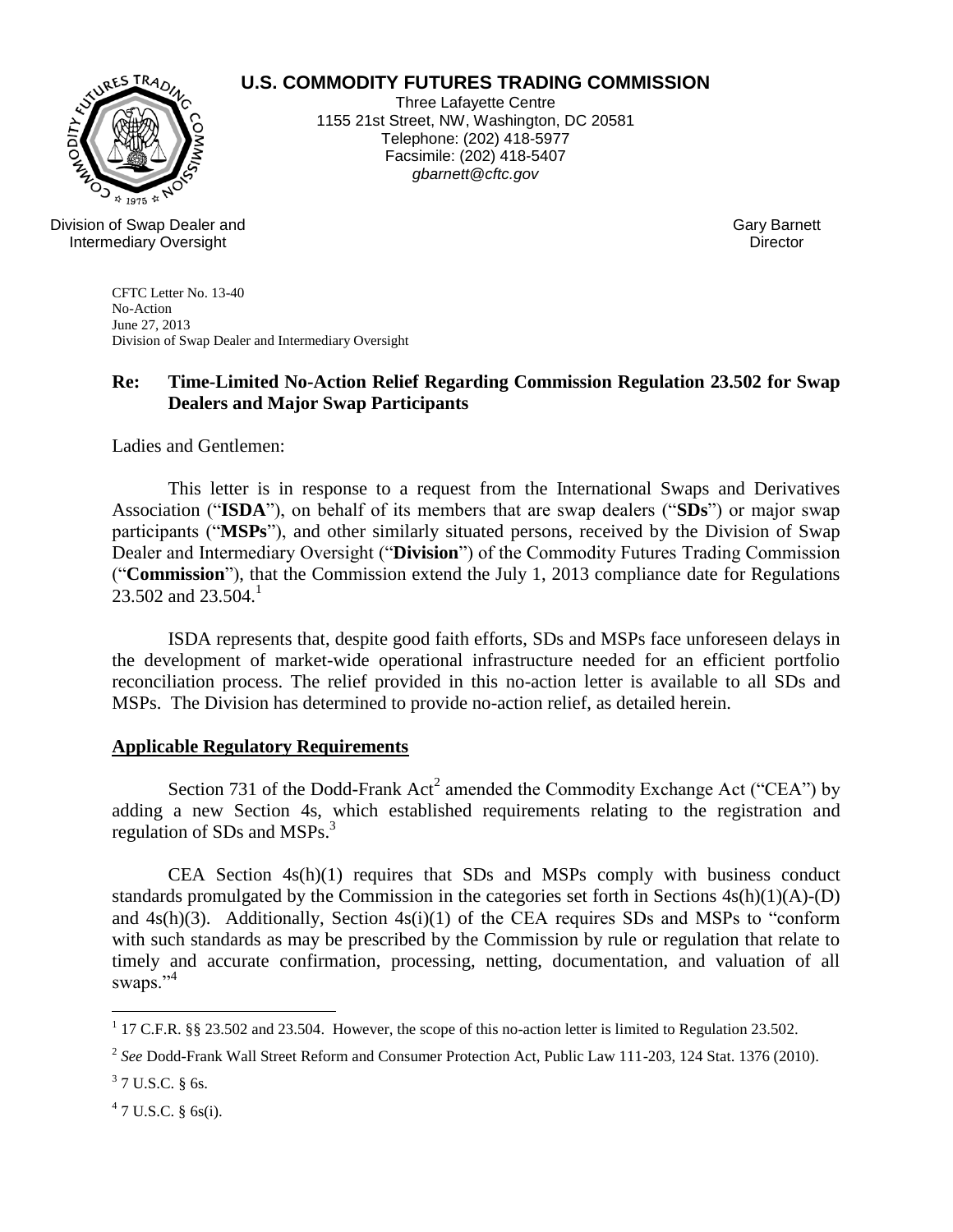Portfolio Reconciliation Page 2

On September 11, 2012, the Commission issued final rules governing swap confirmation (§ 23.501), portfolio reconciliation (§ 23.502), portfolio compression (§ 23.503), swap trading documentation (§ 23.504), and end user exception documentation (§ 23.505) (collectively, the "Documentation Rule").<sup>5</sup> Among other things,  $\S$  23.502 requires SDs and MSPs to establish, maintain, and follow written policies and procedures reasonably designed to ensure they engage in portfolio reconciliation with each of their counterparties who are not SDs or MSPs.<sup>6</sup>

In response to requests from market participants, on January 2, 2013, the Commission deferred the compliance date for Regulation 23.502 for all types of counterparties until July 1,  $2013.<sup>7</sup>$ 

### **Summary of Request for Relief**

In their request, ISDA represents that the industry effort to implement the necessary infrastructure and processes for portfolio reconciliation, as defined in Regulation 23.500, requires additional time for completion. According to ISDA's letter, the industry had set a March 2013 milestone date for delivery by DTCC of enhanced data feeds, which is necessary for compliance with the portfolio reconciliation rule. However, according to ISDA, DTCC made enhanced swap data repository ("**SDR**") data feeds for all asset classes, except for rates, available to market participants for user acceptance testing ("**UAT**") on April 29 and made such data feeds for rates available for UAT on May 20. Moreover, the availability of the enhanced SDR data feeds to UAT enables, but does not complete, the necessary development for portfolio reconciliation, and, to date, UAT by market participants remains ongoing and must be completed before DTCC migrates its SDR enhanced data feeds from testing to production. In separate letters, DTCC and TriOptima confirmed the assertions made by ISDA regarding the delay from the original estimated delivery date of March 2013 for the delivery of the enhanced reports and supported granting the requested relief. $\frac{8}{3}$ 

 $\overline{a}$ 

<sup>5</sup> *See* Confirmation, Portfolio Reconciliation, Portfolio Compression, and Swap Trading Relationship Documentation Requirements for Swap Dealers and Major Swap Participants, 77 FR 55904 (Sept. 11, 2012) (hereinafter "Documentation Rules"). With regard to the portfolio reconciliation requirements found in § 23.502, the Commission staggered the compliance dates by providing extended compliance dates for those SDs and MSPs that have not been previously regulated by a prudential regulator, and thus are least likely to have the infrastructure in place to begin regular reconciliation with their counterparties. *Id.* at 55941-42.

<sup>6</sup> *See* § 23.502(b).

<sup>&</sup>lt;sup>7</sup> See Business Conduct and Documentation Requirements for Swap Dealers and Major Swap Participants; Extension of Compliance Date, 78 FR 17 (Jan. 2, 2013) (hereinafter, "Extension of Compliance Date"). The Extension of Compliance Dates announced on January 2, 2013 applied to several other Regulations, in addition to Regulation 23.502.

<sup>&</sup>lt;sup>8</sup> See Letter from Christopher M. Childs, Chief Executive Officer, DDRL (US) LLC, to Gary Barnett, Director, Division of Swap Dealer and Intermediary Oversight (June 5, 2013) and Letter from Raf Pritchard, Chief Executive Officer, TriOptima, to Gary Barnett, Director, Division of Swap Dealer and Intermediary Oversight (June 7, 2013) (both supporting ISDA's June 4, 2013 letter as it relates to portfolio reconciliation).